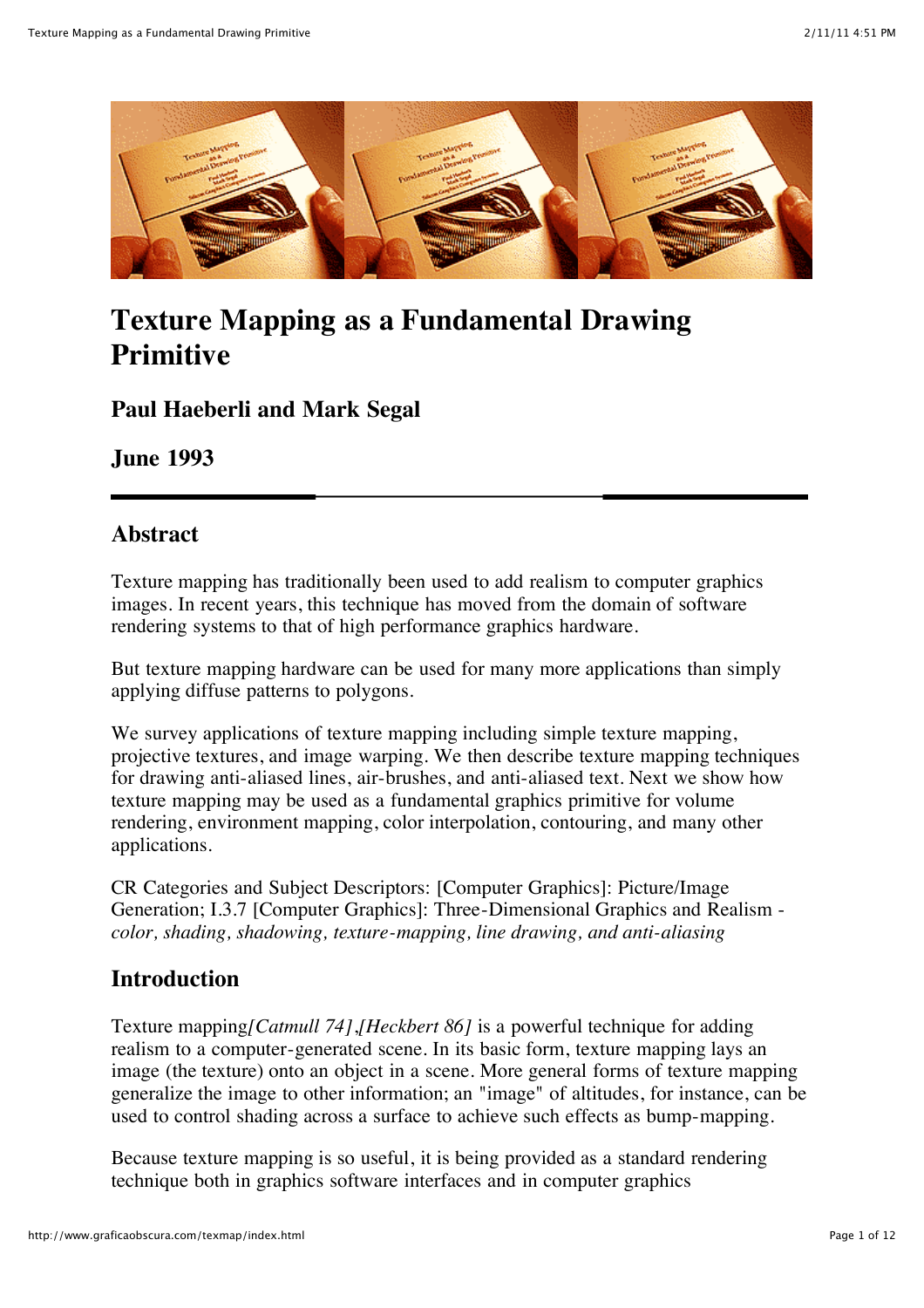hardware*[Hanrahan 90][Deering 88]*. Texture mapping can therefore be used in a scene with only a modest increase in the complexity of the program that generates that scene, sometimes with little effect on scene generation time. The wide availability and high-performance of texture mapping makes it a desirable rendering technique for achieving a number of effects that are normally obtained with special purpose drawing hardware.

After a brief review of the mechanics of texture mapping, we describe a few of its standard applications. We go on to describe some novel applications of texture mapping.

## **Texture Mapping**

When mapping an image onto an object, the color of the object at each pixel is modified by a corresponding color from the image. In general, obtaining this color from the image conceptually requires several steps *[Heckbert 89]*. The image is normally stored as a sampled array, so a continuous image must first be reconstructed from the samples. Next, the image must be warped to match any distortion (caused, perhaps, by perspective) in the projected object being displayed. Then this warped image is filtered to remove high-frequency components that would lead to aliasing in the final step: resampling to obtain the desired color to apply to the pixel being textured.

In practice, the required filtering is approximated by one of several methods. One of the most popular is *mipmapping[Williams 83]*. Other filtering techniques may also be used *[Crow 84]*.

There are a number of generalizations to this basic texture mapping scheme. The image to be mapped need not be two-dimensional; the sampling and filtering techniques may be applied for both one- and three-dimensional images *[Peachey 85]*. In the case of a three-dimensional image, a two-dimensional slice must be selected to be mapped onto an object's boundary, since the result of rendering must be twodimensional. The image may not be stored as an array but may be procedurally generated *[Peachey 85][Perlin 85]*. Finally, the image may not represent color at all, but may instead describe transparency or other surface properties to be used in lighting or shading calculations *[Carey 85]*.

## **Previous Uses of Texture Mapping**

In basic texture mapping, an image is applied to a polygon (or some other surface facet) by assigning texture coordinates to the polygon's vertices. These coordinates index a texture image, and are interpolated across the polygon to determine, at each of the polygon's pixels, a texture image value. The result is that some portion of the texture image is mapped onto the polygon when the polygon is viewed on the screen. Typical two-dimensional images in this application are images of bricks or a road surface (in this case the texture image is often repeated across a polygon); a threedimensional image might represent a block of marble from which objects could be "sculpted."

# **Projective Textures**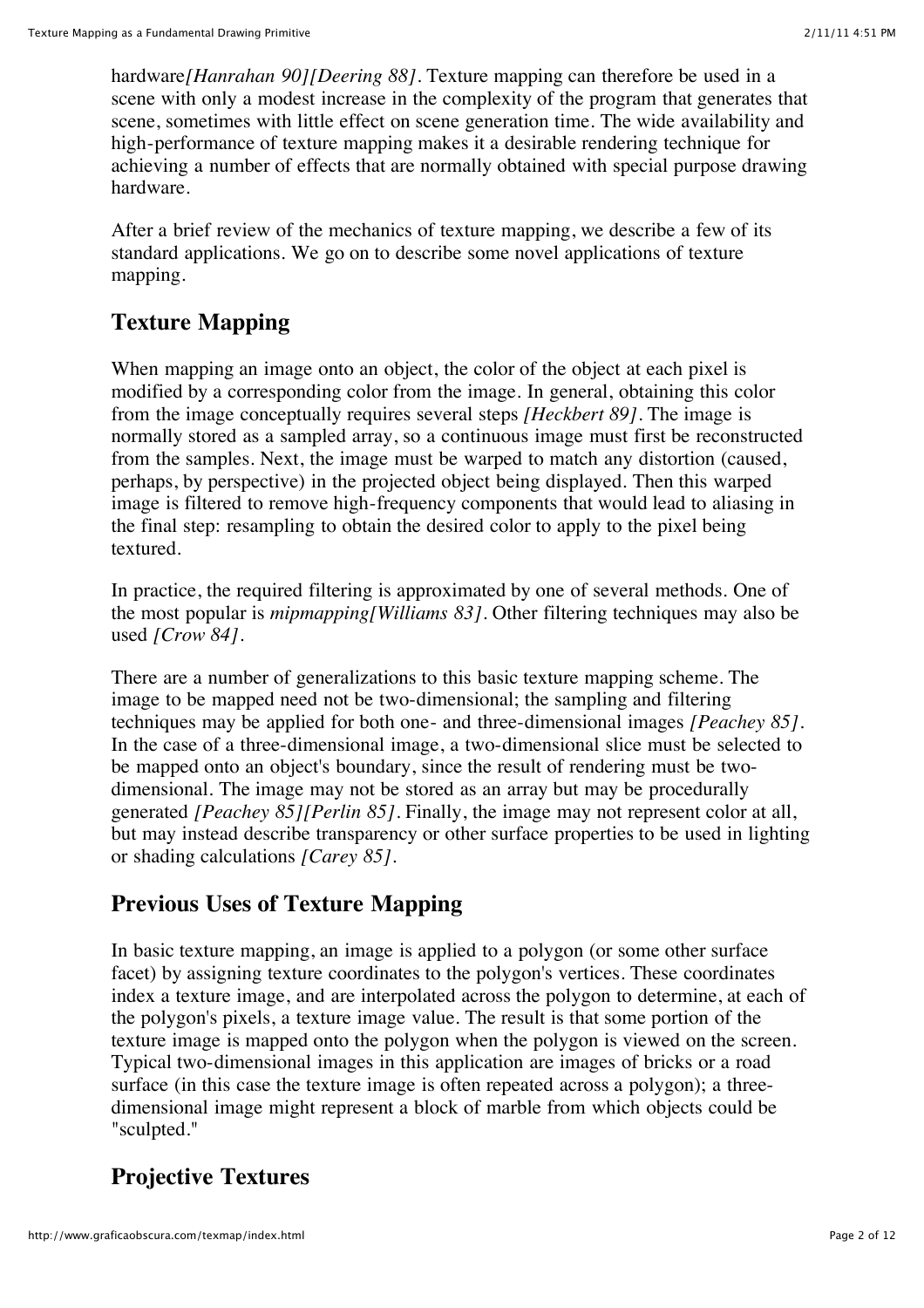A generalization of this technique projects a texture onto surfaces as if the texture were a projected slide or movie *[Segal 92]*. In this case the texture coordinates at a vertex are computed as the result of the projection rather than being assigned fixed values. This technique may be used to simulate spotlights as well as the reprojection of a photograph of an object back onto that object's geometry.

Projective textures are also useful for simulating shadows. In this case, an image is constructed that represents distances from a light source to surface points nearest the light source. This image can be computed by performing Z-buffering from the light's point of view and then obtaining the resulting Z-buffer. When the scene is viewed from the eyepoint, the distance from the light source to each point on a surface is computed and compared to the corresponding value stored in the texture image. If the values are (nearly) equal, then the point is not in shadow; otherwise, it is in shadow. This technique should not use mipmapping, because filtering must be applied *after* the shadow comparison is performed *[Reeves 87]*.

#### **Image Warping**

Image warping may be implemented with texture mapping by defining a correspondence between a uniform polygonal mesh (representing the original image) and a warped mesh (representing the warped image) *[Oka 87]*. The warp may be affine (to generate rotations, translations, shearings, and zooms) or higher-order. The points of the warped mesh are assigned the corresponding texture coordinates of the uniform mesh, and the mesh is texture mapped with the original image. This technique allows for easily-controlled interactive image warping. The technique can also be used for panning across a large texture image by using a mesh that indexes only a portion of the entire image.

### **Transparency Mapping**

Texture mapping may be used to lay transparent or semi-transparent objects over a scene by representing transparency values in the texture image as well as color values. This technique is useful for simulating clouds *[Gardner 85]* and trees for example, by drawing appropriately textured polygons over a background. The effect is that the background shows through around the edges of the clouds or branches of the trees. Texture map filtering applied to the transparency and color values automatically leads to soft boundaries between the clouds or trees and the background.

#### **Surface Trimming**

Finally, a similar technique may be used to cut holes out of polygons or perform domain space trimming on curved surfaces *[Burns 92]*. An image of the domain space trim regions is generated. As the surface is rendered, its domain space coordinates are used to reference this image. The value stored in the image determines whether the corresponding point on the surface is trimmed or not.

### **Additional Texture Mapping Applications**

Texture mapping may be used to render objects that are usually rendered by other, specialized means. Since it is becoming widely available, texture mapping may be a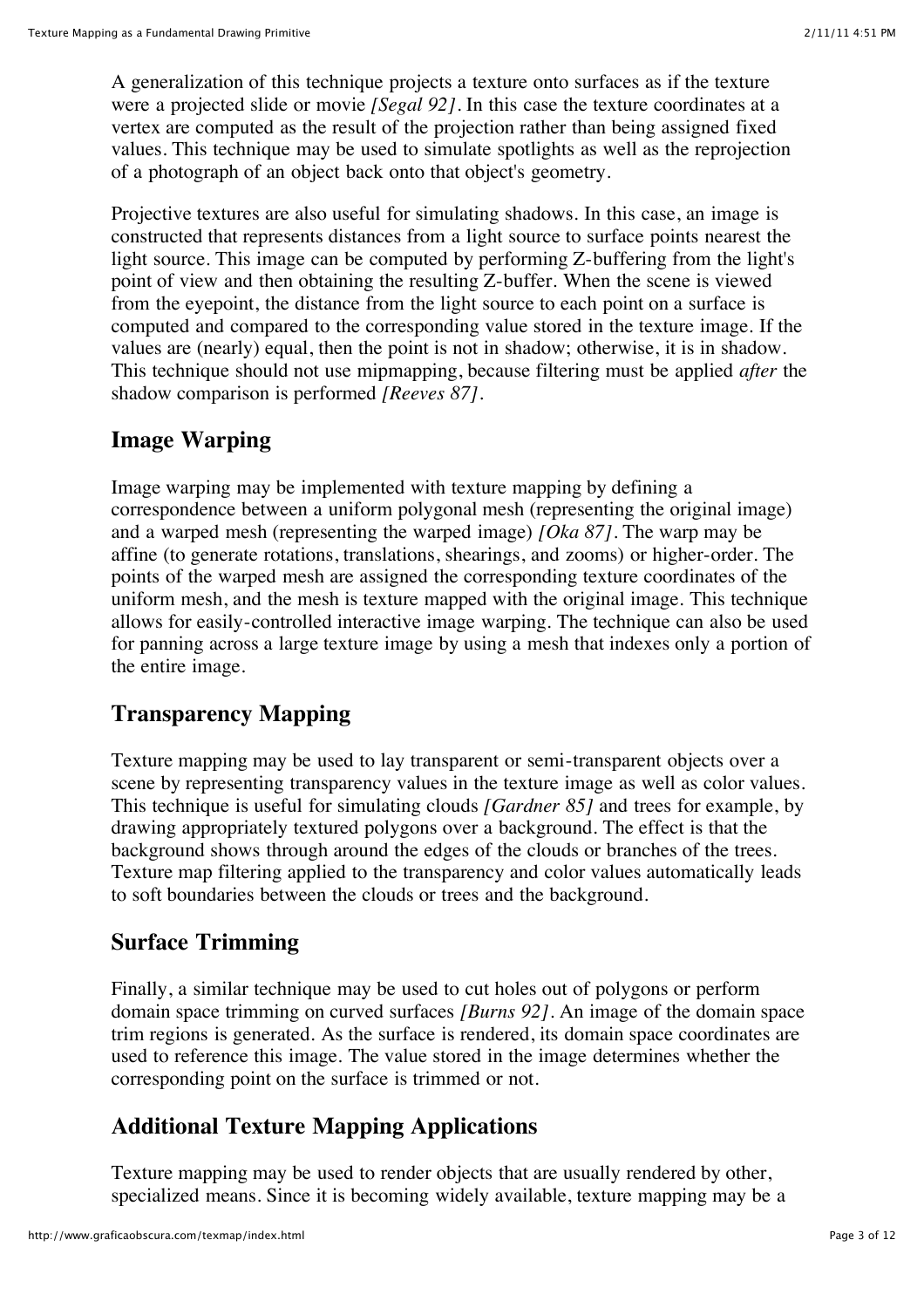good choice to implement these techniques even when these graphics primitives can be drawn using special purpose methods.



Figure 1. Anti-aliased line segments.

One simple use of texture mapping is to draw anti-aliased points of any width. In this case the texture image is of a filled circle with a smooth (anti-aliased) boundary. When a point is specified, its coordinates indicate the center of a square whose width is determined by the point size. The texture coordinates at the square's corners are those corresponding to the corners of the texture image. This method has the advantage that any point shape may be accommodated simply by varying the texture image.

A similar technique can be used to draw anti-aliased, line segments of any width *[Grossman 90]*. The texture image is a filtered circle as used above. Instead of a line segment, a texture mapped rectangle, whose width is the desired line width, is drawn centered on and aligned with the line segment. If line segments with round ends are desired, these can be added by drawing an additional textured rectangle on each end of the line segment (Figure 1).

#### **Air-brushes**

Repeatedly drawing a translucent image on a background can give the effect of spraying paint onto a canvas. Drawing an image can be accomplished by drawing a texture mapped polygon. Any conceivable brush "footprint", even a multi-colored one, may be drawn using an appropriate texture image with red, green, blue, and alpha. The brush image may also easily be scaled and rotated (Figure 2).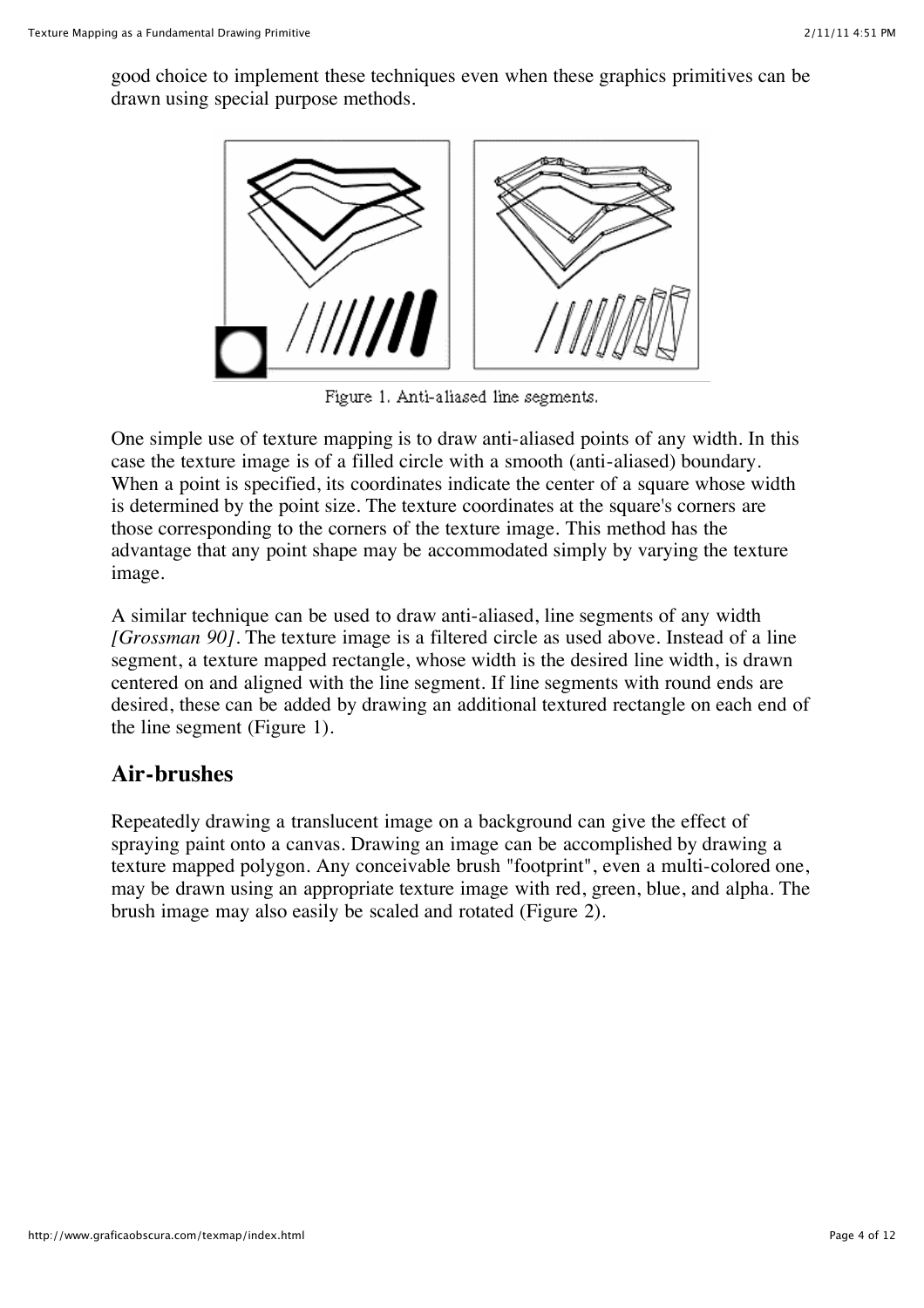

Figure 2. Painting with texture maps.

## **Anti-aliased Text**

If the texture image is an image of a character, then a polygon textured with that image will show that character on its face. If the texture image is partitioned into an array of rectangles, each of which contains the image of a different character, then any character may be displayed by drawing a polygon with appropriate texture coordinates assigned to its vertices. An advantage of this method is that strings of characters may be arbitrarily positioned and oriented in three dimensions by appropriately positioning and orienting the textured polygons. Character kerning is accomplished simply by positioning the polygons relative to one another (Figure 3).



Figure 3. Anti-aliased text drawing.

Antialiased characters of any size may be obtained with a single texture map simply by drawing a polygon of the desired size, but care must be taken if mipmapping is used. Normally, the smallest mipmap is 1 pixel square, so if all the characters are stored in a single texture map, the smaller mipmaps will contain a number of characters filtered together. This will generate undesirable effects when displayed characters are too small. Thus, if a single texture image is used for all characters, then each must be carefully placed in the image, and mipmaps must stop at the point where the image of a single character is reduced to 1 pixel on a side. Alternatively, each character could be placed in its own (small) texture map.

## **Volume Rendering**

There are three ways in which texture mapping may be used to obtain an image of a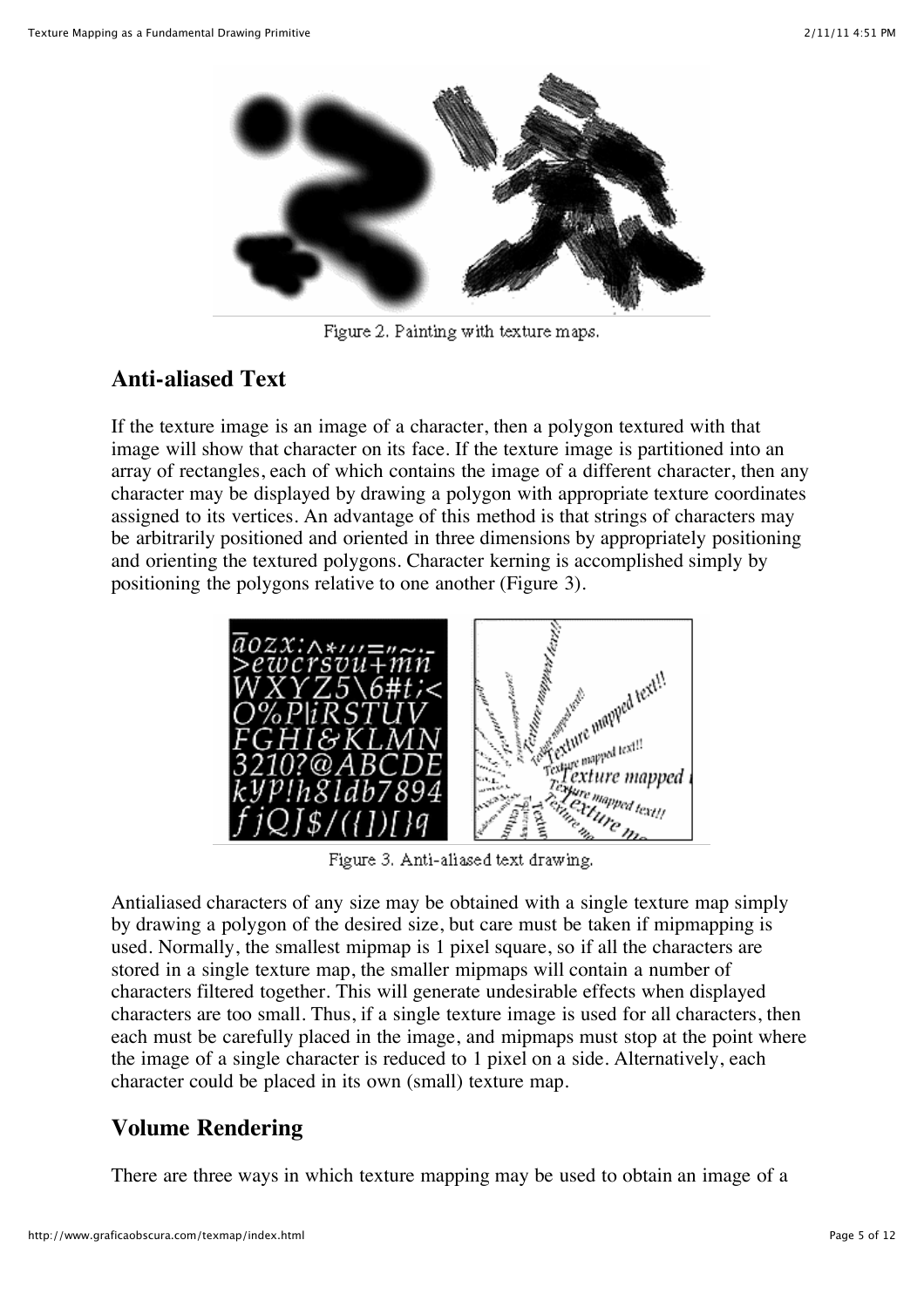solid, translucent object. The first is to draw slices of the object from back to front *[Drebin 88]*. Each slice is drawn by first generating a texture image of the slice by sampling the data representing the volume along the plane of the slice, and then drawing a texture mapped polygon to produce the slice. Each slice is blended with the previously drawn slices using transparency.

The second method uses 3D texture mapping *[Drebin 92]*. In this method, the volumetric data is copied into the 3D texture image. Then, slices perpendicular to the viewer are drawn. Each slice is again a texture mapped polygon, but this time the texture coordinates at the polygon's vertices determine a slice through the 3D texture image. This method requires a 3D texture mapping capability, but has the advantage that texture memory need be loaded only once no matter what the viewpoint. If the data are too numerous to fit in a single 3D image, the full volume may be rendered in multiple passes, placing only a portion of the volume data into the texture image on each pass.

A third way is to use texture mapping to implement "splatting" as described by *[Westover 90][Laur 91]*.

#### **Movie Display**

Three-dimensional texture images may also be used to display animated sequences *[Akeley 93]*. Each frame forms one two-dimensional slice of a three-dimensional texture. A frame is displayed by drawing a polygon with texture coordinates that select the desired slice. This can be used to smoothly interpolate between frames of the stored animation. Alpha values may also be associated with each pixel to make animated "sprites".

### **Contouring**

Contour curves drawn on an object can provide valuable information about the object's geometry. Such curves may represent height above some plane (as in a topographic map) that is either fixed or moves with the object *[Sabella 88]*. Alternatively, the curves may indicate intrinsic surface properties, such as geodesics or loci of constant curvature.

Contouring is achieved with texture mapping by first defining a one-dimensional texture image that is of constant color except at some spot along its length. Then, texture coordinates are computed for vertices of each polygon in the object to be contoured using a *texture coordinate generation function*. This function may calculate the distance of the vertex above some plane (Figure 4), or may depend on certain surface properties to produce, for instance, a curvature value. Modular arithmetic is used in texture coordinate interpolation to effectively cause the single linear texture image to repeat over and over. The result is lines across the polygons that comprise an object, leading to contour curves.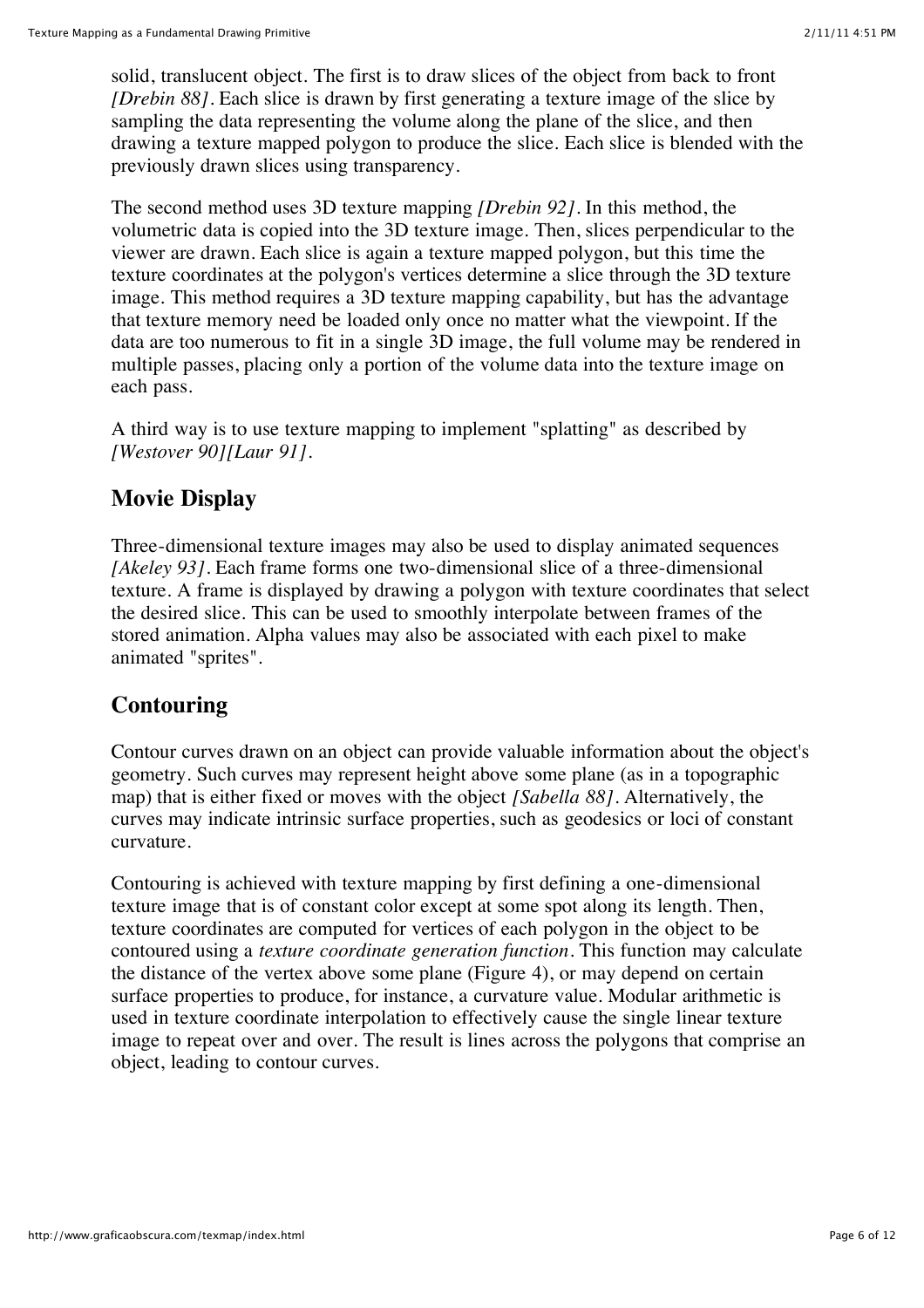

Figure 4. Showing distance from a plane with Contouring.

A two-dimensional (or even three-dimensional) texture image may be used with two (or three) texture coordinate generation functions to produce multiple curves, each representing a different surface characteristic.

### **Generalized Projections**

Texture mapping may be used to produce a non-standard projection of a threedimensional scene, such as a cylindrical or spherical projection *[Greene 86]*. The technique is similar to image warping. First, the scene is rendered six times from a single viewpoint, but with six distinct viewing directions: forward, backward, up, down, left, and right. These six views form a cube enclosing the viewpoint. The desired projection is formed by projecting the cube of images onto an array of polygons (Figure 5).



Figure 5.360 degree fisheye projection.

### **Color Interpolation in non-RGB Spaces**

The texture image may not represent an image at all, but may instead be thought of as a lookup table. Intermediate values not represented in the table are obtained through linear interpolation, a feature normally provided to handle image filtering.

One way to use a three-dimensional lookup table is to fill it with RGB values that correspond to, for instance, HSV (Hue, Saturation, Value) values. The H, S, and V values index the three dimensional tables. By assigning HSV values to the vertices of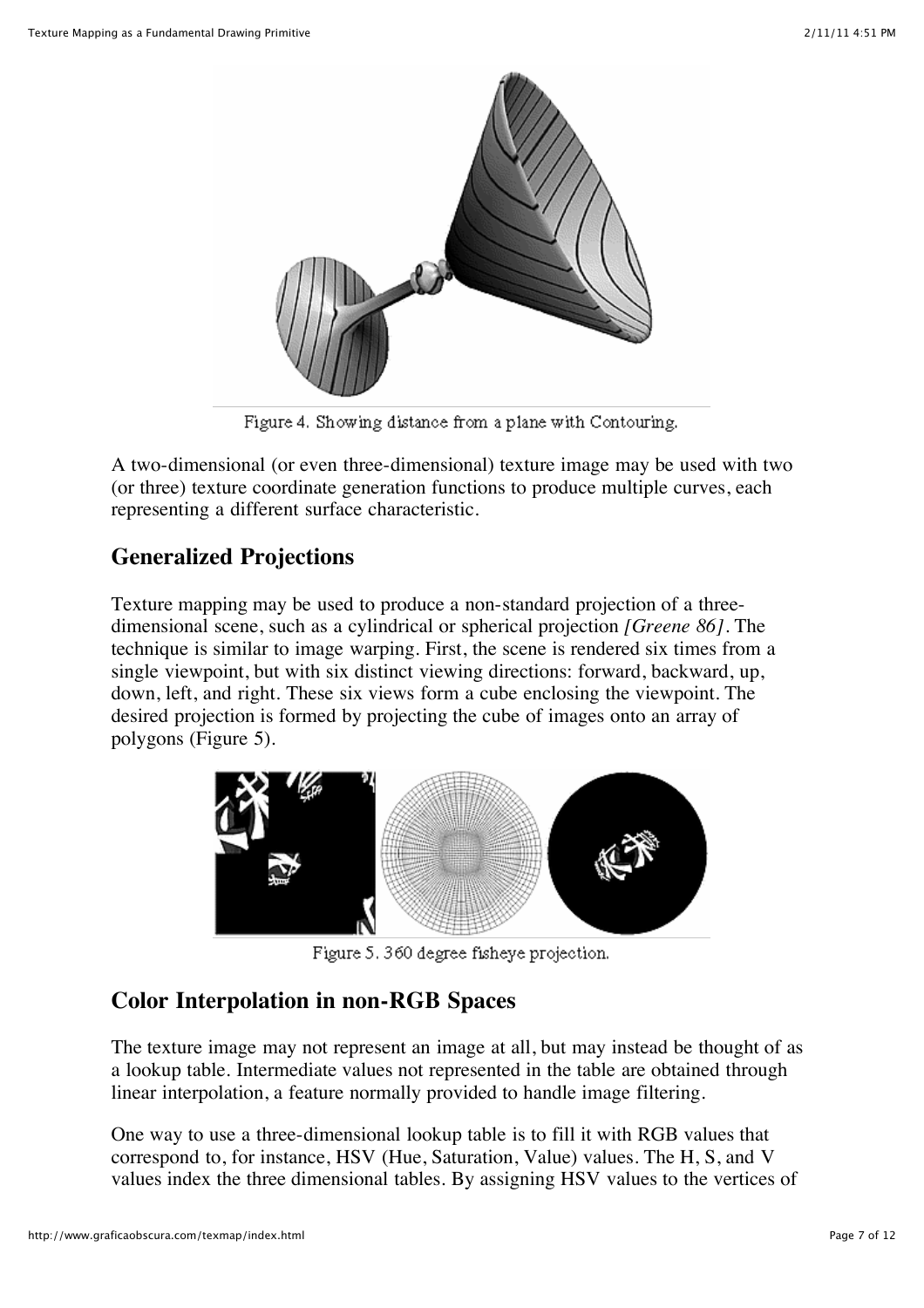a polygon linear color interpolation may be carried out in HSV space rather than RGB space. Other color spaces are easily supported.

### **Phong Shading**

Phong shading with an infinite light and a local viewer may be simulated using a 3D texture image as follows. First, consider the function of x, y, and z that assigns a brightness value to coordinates that represent a (not necessarily unit length) vector. The vector is the reflection off of the surface of the vector from the eye to a point on the surface, and is thus a function of the normal at that point. The brightness function depends on the location of the light source. The 3D texture image is a lookup table for the brightness function given a reflection vector. Then, for each polygon in the scene, the reflection vector is computed at each of the polygon's vertices. The coordinates of this vector are interpolated across the polygon and index the brightness function stored in the texture image. The brightness value so obtained modulates the color of the polygon. Multiple lights may be obtained by incorporating multiple brightness functions into the texture image.

## **Environment Mapping**

Environment mapping *[Greene 86]* may be achieved through texture mapping in one of two ways. The first way requires six texture images, each corresponding to a face of a cube, that represent the surrounding environment. At each vertex of a polygon to be environment mapped, a reflection vector from the eye off of the surface is computed. This reflection vector indexes one of the six texture images. As long as all the vertices of the polygon generate reflections into the same image, the image is mapped onto the polygon using projective texturing. If a polygon has reflections into more than one face of the cube, then the polygon is subdivided into pieces, each of which generates reflections into only one face. Because a reflection vector is not computed at each pixel, this method is not exact, but the results are quite convincing when the polygons are small.

The second method is to generate a single texture image of a perfectly reflecting sphere in the environment. This image consists of a circle representing the hemisphere of the environment behind the viewer, surrounded by an annulus representing the hemisphere in front of the viewer. The image is that of a perfectly reflecting sphere located in the environment when the viewer is infinitely far from the sphere. At each polygon vertex, a texture coordinate generation function generates coordinates that index this texture image, and these are interpolated across the polygon. If the (normalized) reflection vector at a vertex is  $r = \text{vect}(x \vee z)$ , and  $m = \text{sqrt}(2^*(z+1))$ , then the generated coordinates are x/m and y/m when the texture image is indexed by coordinates ranging from -1 to 1. (The calculation is diagrammed in Figure 6.)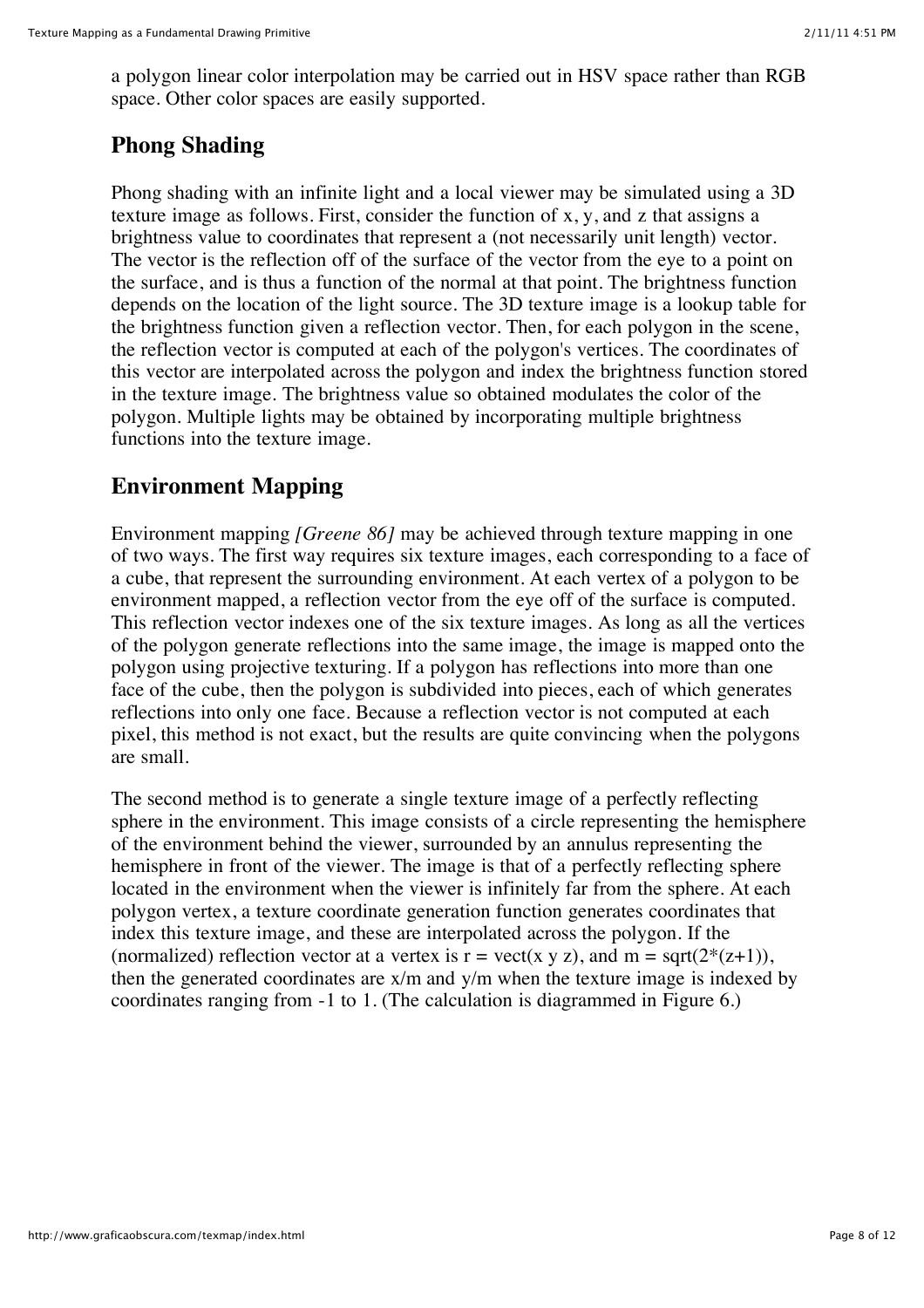

Figure 6. Spherical reflection geometry.

This method has the disadvantage that the texture image must be recomputed whenever the view direction changes, but requires only a single texture image with no special polygon subdivision (Figure 7).



Figure 7. Environment Mapping.

### **3D Halftoning**

Normal halftoned images are created by thresholding a source image with a halftone screen. Usually this halftone pattern of lines or dots bears no direct relationship to the geometry of the scene. Texture mapping allows halftone patterns to be generated using a 3D spatial function or parametric lines of a surface (Figure 8). This permits us to make halftone patterns that are attached to the surface geometry *[Saito 90]*.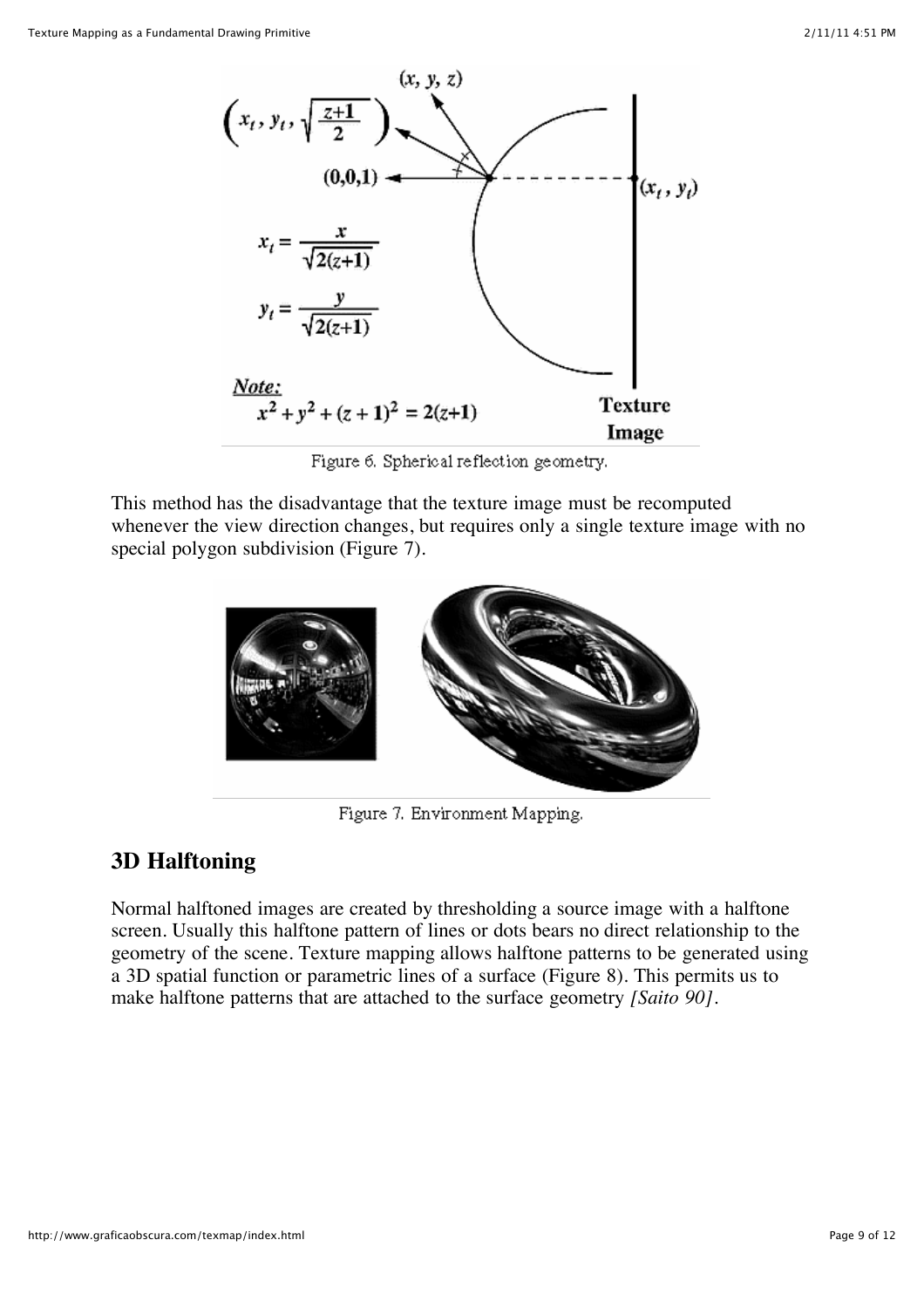

Figure 8.3D halftoning.

## **Conclusion**

Many graphics systems now provide hardware that supports texture mapping. As a result, generating a texture mapped scene need not take longer than generating a scene without texture mapping.

We hope to have shown that, in addition to its standard uses, texture mapping can be used for a large number of interesting applications, and that texture mapping is a powerful and flexible low level graphics drawing primitive.

#### **References**

[Akeley 93] Kurt Akeley, *Personal Communication*, 1993.

[Bishop 86] G. Bishop and D. M. Weimer, *Fast Phong Shading*, Computer Graphics (SIGGRAPH '86 Proceedings), Pages 103-106, August, 1986.

[Burns 92] Derrick Burns, *Personal Communication*, 1992.

[Carey 85] Richard J. Carey and Donald P. Greenberg, *Textures for Realistic Image Synthesis*, Computer and Graphics, Pages 125-138, Vol. 9, No.3, 1985.

[Catmull 74] Ed Catmull, *A Subdivision Algorithm for Computer Display of Curved Surfaces*, PhD Thesis, University of Utah, 1974.

[Crow 84] Frank Crow, *Summed-Area Tables for Texture Mapping*, Computer Graphics (SIGGRAPH '84 Proceedings), Pages 207-212, July, 1984.

[Deering 88] Michael Deering and Stephanie Winner and Bic Schediwy and Chris Duffy and Neil Hunt, *The Triangle Processor and Normal Vector Shader: A VLSI System for High Performance Graphics*, Computer Graphics (SIGGRAPH '88 Proceedings), Pages 21-30, August, 1988.

[Drebin 88] Robert A. Drebin and Loren Carpenter and Pat Hanrahan, *Volume Rendering*, Computer Graphics (SIGGRAPH '88 Proceedings), Pages 65-74, August, 1988.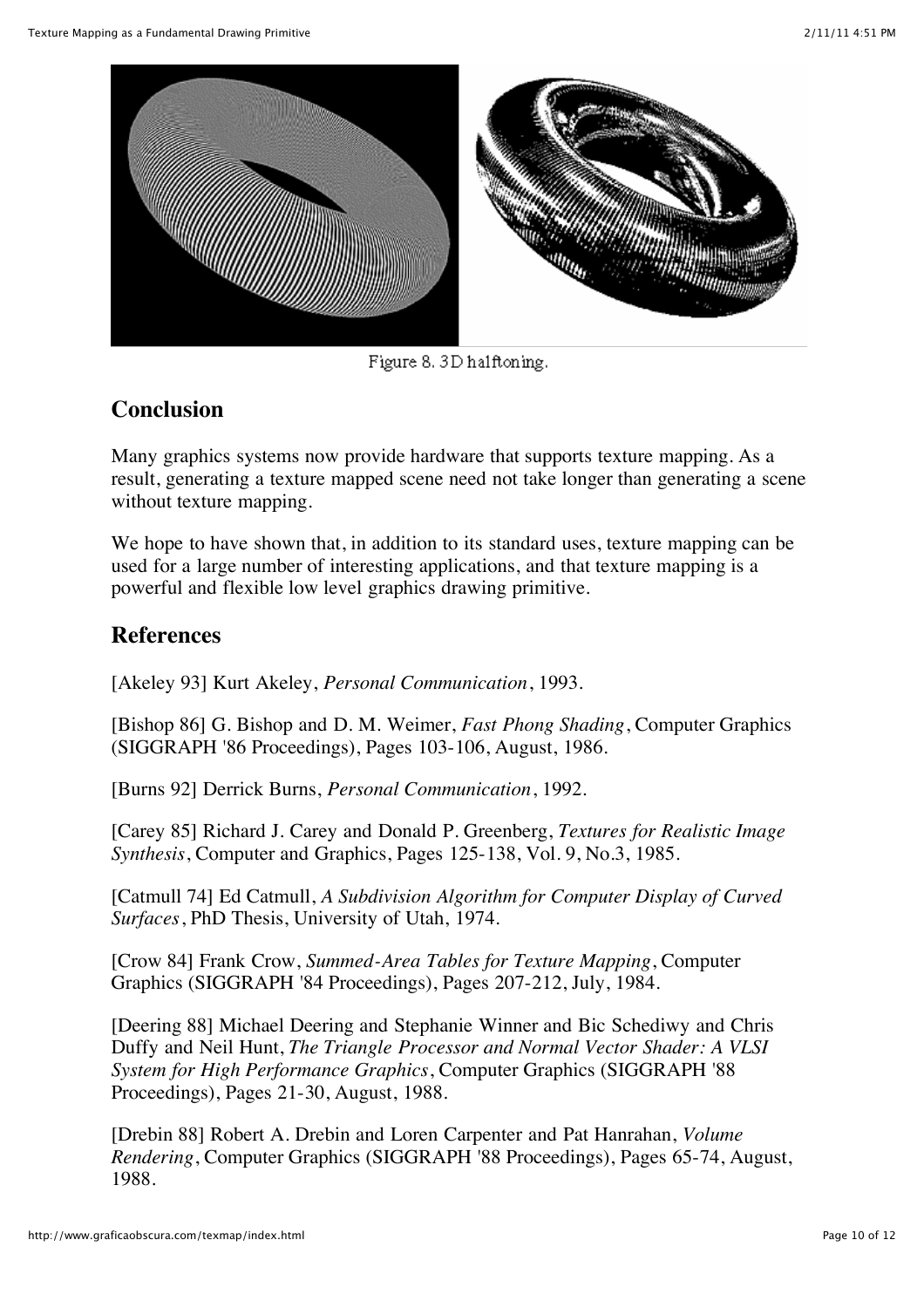[Drebin 92] Robert A. Drebin, *Personal Communication*, 1992.

[Gardner 85] Geoffrey. Y. Gardner, *Visual Simulation of Clouds*, Computer Graphics (SIGGRAPH '85 Proceedings), Pages 297-303, July, 1985.

[Greene 86] Ned Greene, *Applications of World Projections*, Proceedings of Graphics Interface '86, Pages 108-114, May, 1986.

[Grossman 90] Mark Grossman, *Personal Communication*, 1990.

[Hanrahan 90] Pat Hanrahan and Jim Lawson, *A Language for Shading and Lighting Calculations*, Computer Graphics (SIGGRAPH '90 Proceedings), Pages 289-298, August, 1990.

[Heckbert 86] Paul S. Heckbert, *Survey of Texture Mapping*, IEEE Computer Graphics and Applications, Pages 56-67, November, 1986.

[Heckbert 89] Paul S. Heckbert, *Fundamentals of Texture Mapping and Image Warping*, M.Sc. Thesis, Department of Electrical Engineering and Computer Science, University of California, Berkeley, June, 1989.

[Laur 91] David Laur and Pat Hanrahan, *Hierarchical splatting: A progressive refinement algorithm for volume rendering*, Computer Graphics (SIGGRAPH '91 Proceedings), Pages 285-288, July, 1991.

[Oka 87] Masaaki Oka and Kyoya Tsutsui and Akio Ohba and Yoshitaka, *Real-Time Manipulation of Texture-Mapped Surfaces*, Computer Graphics (SIGGRAPH '87 Proceedings), July, 1987.

[Peachy 85] Darwyn R. Peachey, *Solid Texturing of Complex Surfaces*, Computer Graphics (SIGGRAPH '85 Proceedings), Pages 279-286, July, 1985.

[Perlin 85] Ken. Perlin, *An Image Synthesizer*, Computer Graphics (SIGGRAPH '85 Proceedings), Pages 287-296, July, 1985.

[Reeves 87] William Reeves and David Salesin and Rob Cook, *Rendering Antialiased Shadows with Depth Maps*, Computer Graphics (SIGGRAPH '87 Proceedings), Pages 283-291, July, 1987.

[Sabella 88] Paolo Sabella, *A Rendering Algorithm for Visualizing 3D Scalar Fields*, Computer Graphics (SIGGRAPH '88 Proceedings), Pages 51-58, August, 1988.

[Saito 90] Takafumi Saito and Tokiichiro Takahashi, *Comprehensible Rendering of 3- D Shapes*, Computer Graphics (SIGGRAPH '90 Proceedings), Pages 197-206, August, 1990.

[Segal 92] Mark Segal and Carl Korobkin and Rolf van Widenfelt and Jim Foran and Paul Haeberli, *Fast Shadows and Lighting Effects using Texture Mapping*, Computer Graphics (SIGGRAPH '92 Proceedings), Pages 249-252, July, 1992.

[Westover 90] Lee Westover, *Footprint Evaluation for Volume Rendering*, Computer Graphics (SIGGRAPH '90 Proceedings), Pages 367-376, August, 1990.